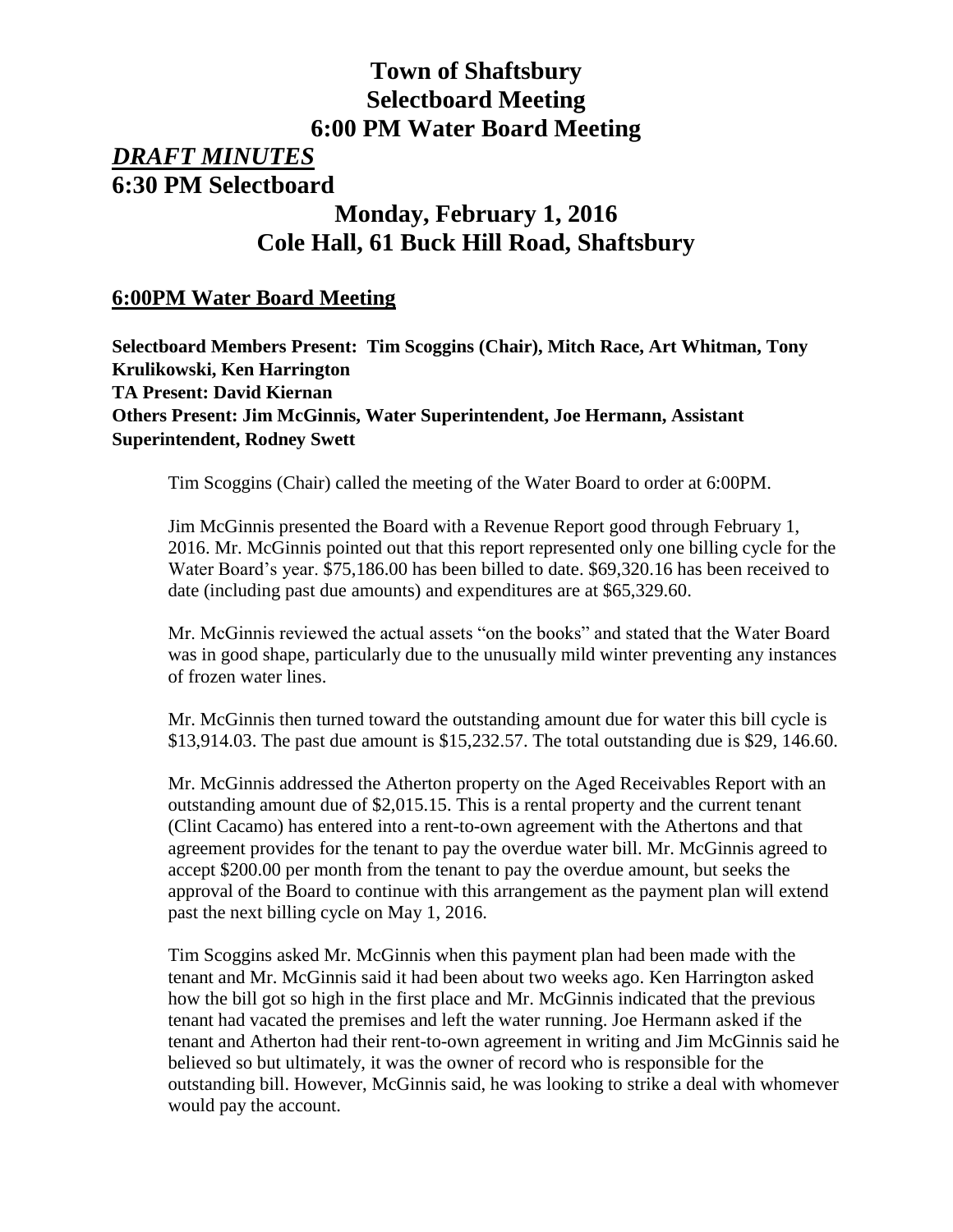Motion: Art Whitman moved to accept \$200.00 per month for the current bill in arrears provided the account remain current. Ken Harrington seconded.

Joe Hermann asked the Board to clarify who is responsible for paying the bill in the proposed Motion.

Motion: Tim Scoggins moved to amend the Motion before the Board as follows: "the Board shall honor the arrangement to accept \$200.00 per month from Clint Cacamo for the Atherton bill currently in arrears provided that the account remains current." Mitch Race seconded.

5-0-0 Motion to amend approved.

The Board then voted on the amended Motion to accept payment. 5-0-0 Motion approved.

Rodney Swett then came before the Water Board to discuss his account, currently carrying a balance of \$3,830.68. Mr. Swett informed the Board that he had purchased the property at 196 VT Route 67E at Tax Sale in the fall of 2014, at which time the water bill was approximately \$3,000.00. Mr. Swett then had a tenant in the property and the bill continued to go unpaid. Mr. Swett asked the Board if they were willing to negotiate his outstanding balance due.

Tim Scoggins indicated that he had concerns as the property was clearly purchased at Tax Sale in "as is" conditions and part of Mr. Swett's due diligence in the purchase should have considered the outstanding amounts due to the Town. Mr. Swett replied that his costs for purchasing the property were considerable and exceeded his expectations. Mr. Swett also reminded the Board that a previous threat to turn off the water at the property had been rejected because there was a tenant in the subject premises who had children living there.

Joe Hermann said that the tenant had informed him of a leak in the backyard of the property, where a trailer at previously been located, and Mr. Hermann found a leak in the line to the adjoining property.

Mr. Scoggins said that he was willing to forgive the amount incurred during the tenant's occupation of the premises and inquired if Mr. Swett was able to pay the approximately \$3,000.00 due from the time that he purchased the property. Mr. Swett said that he could not pay the full amount at this time but was able to put \$500.00 down and pay \$200.00 per month on the account, with the provision that he remain current on any payments due for future billing cycles.

Mr. Hermann said that he would also like Mr. Swett to remove the water line to the former trailer property, which is still currently connected to the meter. This removal would be the cost and burden of Mr. Swett alone and the Water Department would inspect the premises to insure this removal had been done properly. Mr. Swett agreed.

Mr. Scoggins then said that the Board would be willing to abate \$1,000.00 from the \$3,830.68 due because of Mr. Swett's willingness to remove the now-defunct line.

Motion: Tim Scoggins moved to abate \$1,000.00 from the current amount due from the Swett property water bill and accept \$200.00 per month from Mr. Swett for the arrears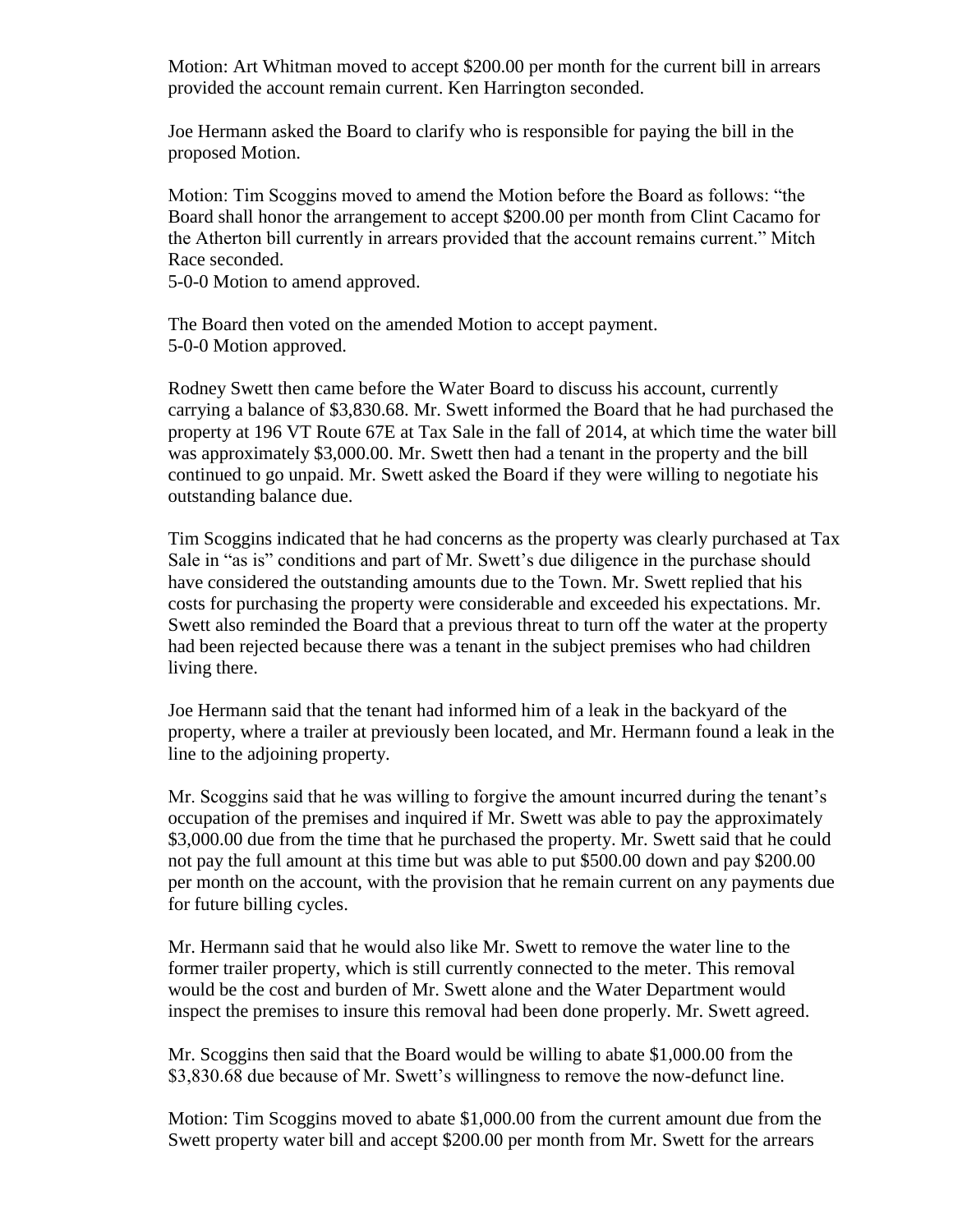due, provided his account remain current and that he remove the superfluous water line on the property. Mitch Race seconded. 5-0-0 Motion approved.

Mr. Scoggins then asked Jim McGinnis if the State of Vermont had weighed in on the asbestos cement pipe(s) in the Town's water system. Mr. McGinnis said that the State engineer had reviewed this issue with him and that the construction phase of any pipe project would be where concerns would lie regarding asbestos and that any minor repairs would not have significant affect on the water. Mr. McGinnis did say, however, that he would be testing samples of the water from these pipes.

Mr. Scoggins adjourned the Water Board Meeting at 6:30PM.

# **6:30PM Selectboard Meeting**

## **Selectboard Members Present: Tim Scoggins (Chair), Mitch Race, Art Whitman, Tony Krulikowski, Ken Harrington TA Present: David Kiernan Others Present: Melanie Dexter, Steve Washburn, Ed Corey, Rick Kobik, Chris Williams**

## **1. Call to Order**

Tim Scoggins (Chair) called the meeting to order at 6:30PM.

Mr. Scoggins noted that two (2) items had been added to the agenda for the Regular Meeting: a discussion about a Shires Housing was moved to Item #9 and an Executive Session was added as Item #19.

## **2. Conflict of Interest Statement**

NONE

## **3. Approval of Minutes**

Motion: Tim Scoggins moved to approve the minutes from the Special Meeting on January 25, 2016. Mitch Race seconded. 5-0-0 Motion approved.

Motion: Tim Scoggins moved to approve the minutes from the Regular Meeting on January 18, 2016. Tony Krulikowski seconded. 4-0-1 Motion approved.

## **4. Warrants**

Motion: Tim Scoggins moved to approve Payroll Warrant #16 \$21,040.46. Tony Krulikowski seconded. 5-0-0 Motion approved.

Motion: Tim Scoggins moved to approve Retirement Warrant #33 \$120.62. Mitch Race seconded.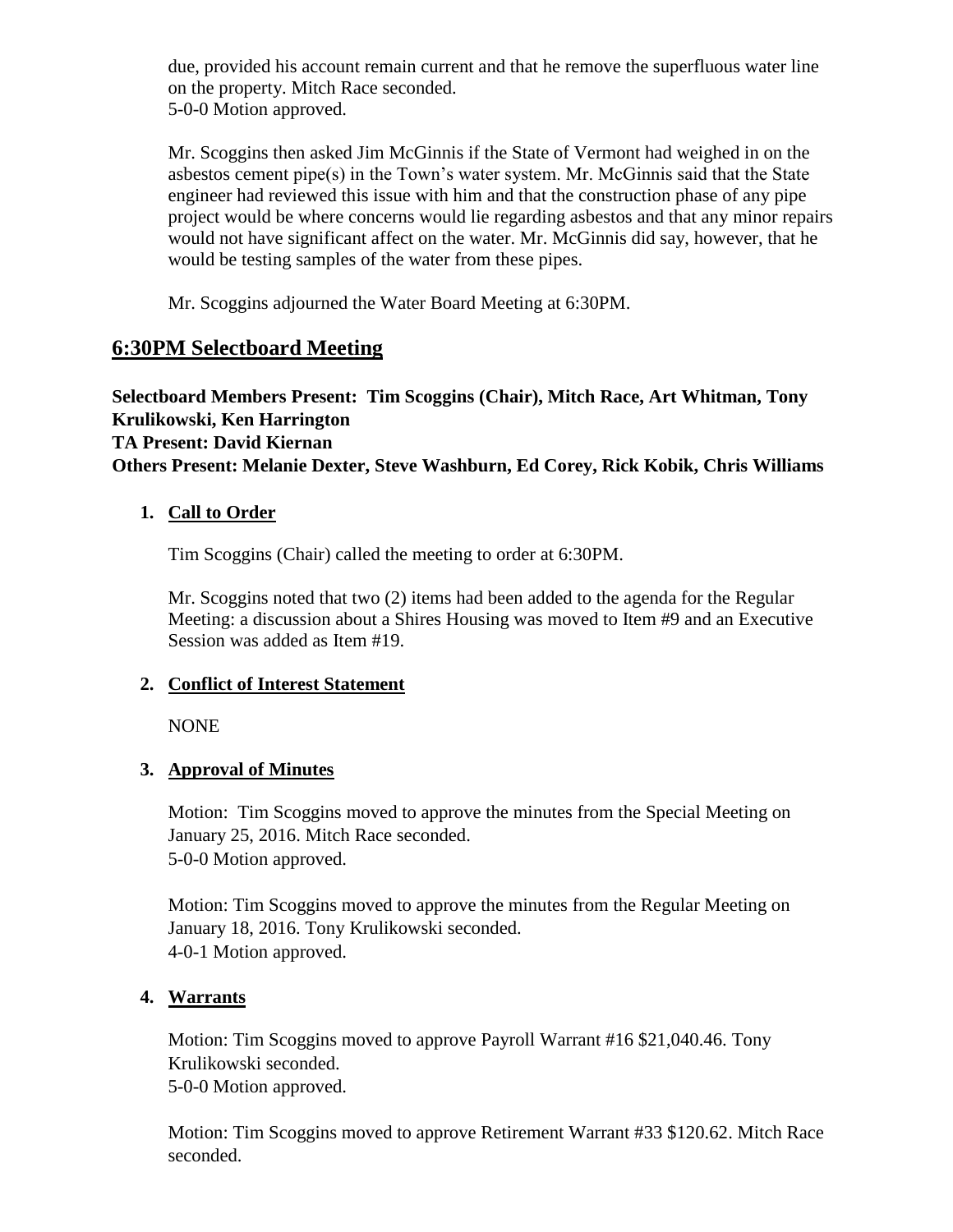5-0-0 Motion approved.

Motion: Tim Scoggins moved to approve Check Warrant #23 \$30,396.19. Tony Krulikowski seconded. 5-0-0 Motion approved.

#### **5. Announcements**

NONE

## **6. Public Comments**

Ed Corey came before the Selectboard to present a series of questions that he had previously submitted to the Board regarding the proposed Highway Garage, and asked for those questions to be recorded in the Meeting Minutes (see attachment). Mr. Corey also asked for the Board to reply to his questions "one-by-one" in writing.

## **7. Treasurer's Report**

Melanie Dexter presented the Selectboard with an up-to-date analysis of the Town funds. Ms. Dexter noted that she was in the process of transferring funds both to and from specific reserve accounts and the General Fund. Ms. Dexter also said that the budget status is "right on target" and that delinquent taxes are still coming in, ahead of last year's collection.

Tim Scoggins asked about the so-called "legacy" or "stale" reserve funds in an amount of about \$33,000.00. Ms. Dexter indicated that some of that money had been moved around but that a final meeting with the auditors would clear up any questions about that situation.

Ms. Dexter went on to inform the Board that she had met with People's United Bank regarding the services provided to the Town, following an inquiry regarding some bank fees that recur on the Town's accounts. Ms. Dexter said that these fees were related to insurance against fraud, specifically protecting the Town's accounts from any electronic drafts. These fees also insured and protected the check capture machine that the Treasurer uses in the office for Town accounts. Ms. Dexter went on to explain that the bank had lowered the account fees by 50% following their meeting.

Tim Scoggins asked if the protection offered by the bank included a service where the bank would review the list of checks written by the Town to insure that no additional fraudulent checks had been written. Ms. Dexter said that a type of service of that nature would cost more but that the Town of Shaftsbury had implemented a level of protection that other municipalities had not yet adopted.

## **8. Road Foreman's Report**

Steve Washburn came before the Board to submit his report on the Highway Department. Mr. Scoggins noted that it was "mud season in February." Mr. Washburn agreed and said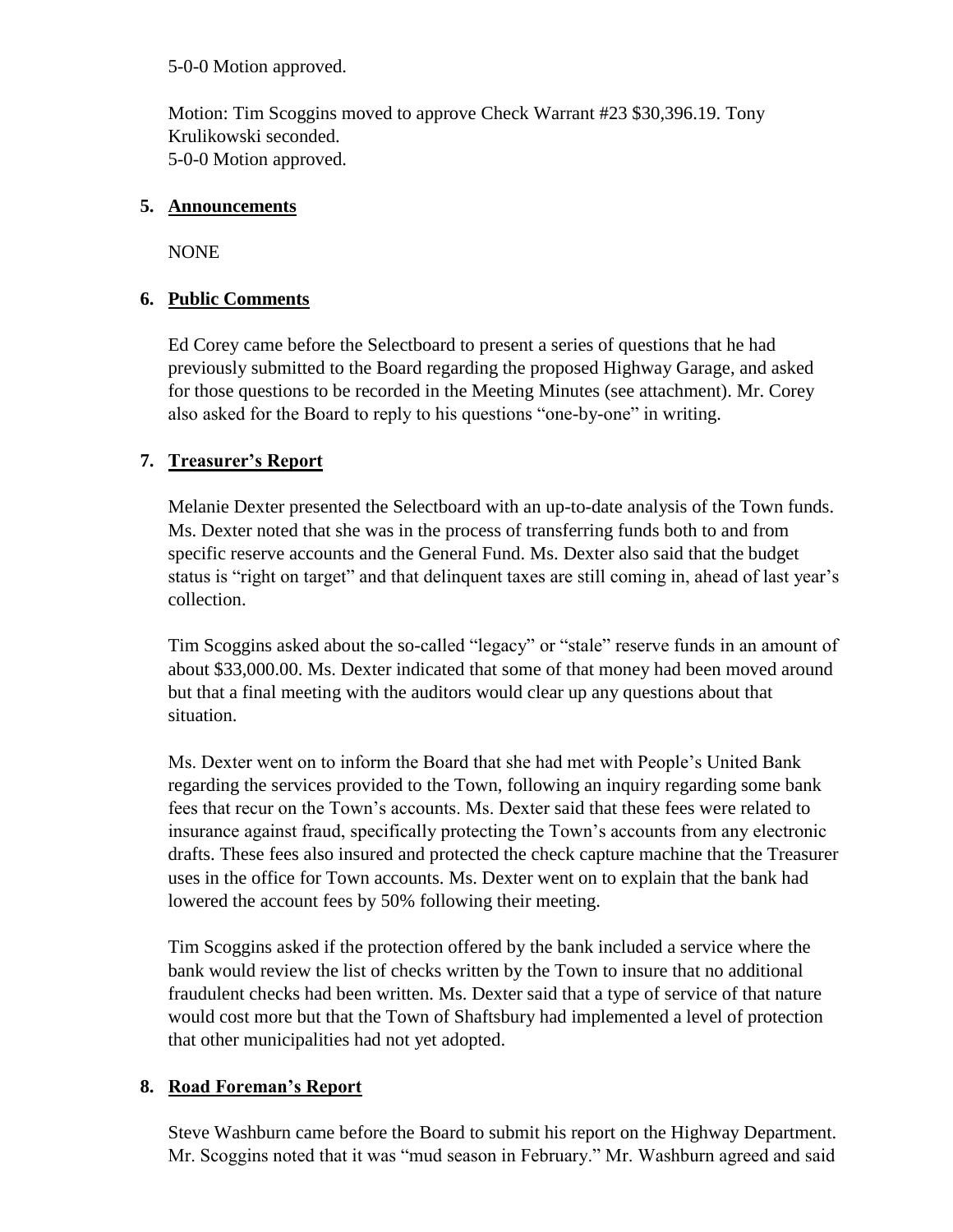that the road crew is dealing with mud and potholes and will continue to do so as the weather is expected to warm and turn rainy midweek. Mr. Washburn said that the salt and sand mixtures has worked well on the roads the few times that his crew has had to use it.

Art Whitman asked if anyone had spoken to the road crew about possibly training to take over Jim McGinnis' spot as Water Superintendent after he retires in a couple of years. Mr. Whitman noted that it become apparent that North Bennington was not interested in maintaining the Shaftsbury water system due to the general age of its infrastructure. David Kiernan said that he was currently exploring options, including using outside contractors for the job. The road crew had been informed of the opportunity but Mr. Scoggins noted it may be difficult to find someone who is willing to go through the certification process for a five (5) hour a week position.

#### **9. Shires Housing**

Chris Williams, Treasurer of Shire Housing, came before the Selectboard seeking a letter of support from the Board regarding a possible affordable housing project on Route 67 East in Shaftsbury. Shires Housing currently maintains over 200 units in Bennington County and provides rental units to qualified individuals at 30% of their total income. Shires Housing is looking to rehabilitate two (2) brick houses on Route 67 East that are on the National Historic Register and also cited by the State of Vermont for their historic value. The buildings contain seven (7) rental units but are in rough shape and will require extensive renovations.

Mr. Williams informed the Board that this will be a \$1 million project. Shires Housing is not only looking to renovate the apartments but also make them as energy efficient as possible. This project is grouped with several others underway in Bennington County and the Town of Arlington has agreed to act as grant administrator for funding through HUD. As part of this process, Shires Housing is seeking a letter from the Shaftsbury Selectboard supporting the proposed project.

Art Whitman and Ken Harrington expressed concern at the cost of the project and the possible consequences of a property tax break as a result of the cap in rental income received by the affordable housing agency. Mitch Race pointed out that the project supported affordable housing for people who want to live and work in Shaftsbury and preserved a set of historic buildings. Mr. Williams said that although the contracting would be done by Naylor & Breen of Brandon, Vermont, much of the subcontracting work (such as plumbing and electrical) would go to local contractors.

Motion: Tim Scoggins moved to issue a letter of support for the Shires Housing project on Route 67E consisting of two (2) buildings with seven (7) units within. Mitch Races seconded.

3-2-0 Motion approved.

#### **10. DRB/PC Positions**

David Kiernan informed the Selectboard that he has received only two (2) letters of interest from current members of the Development Review Board (Michael Day and Jay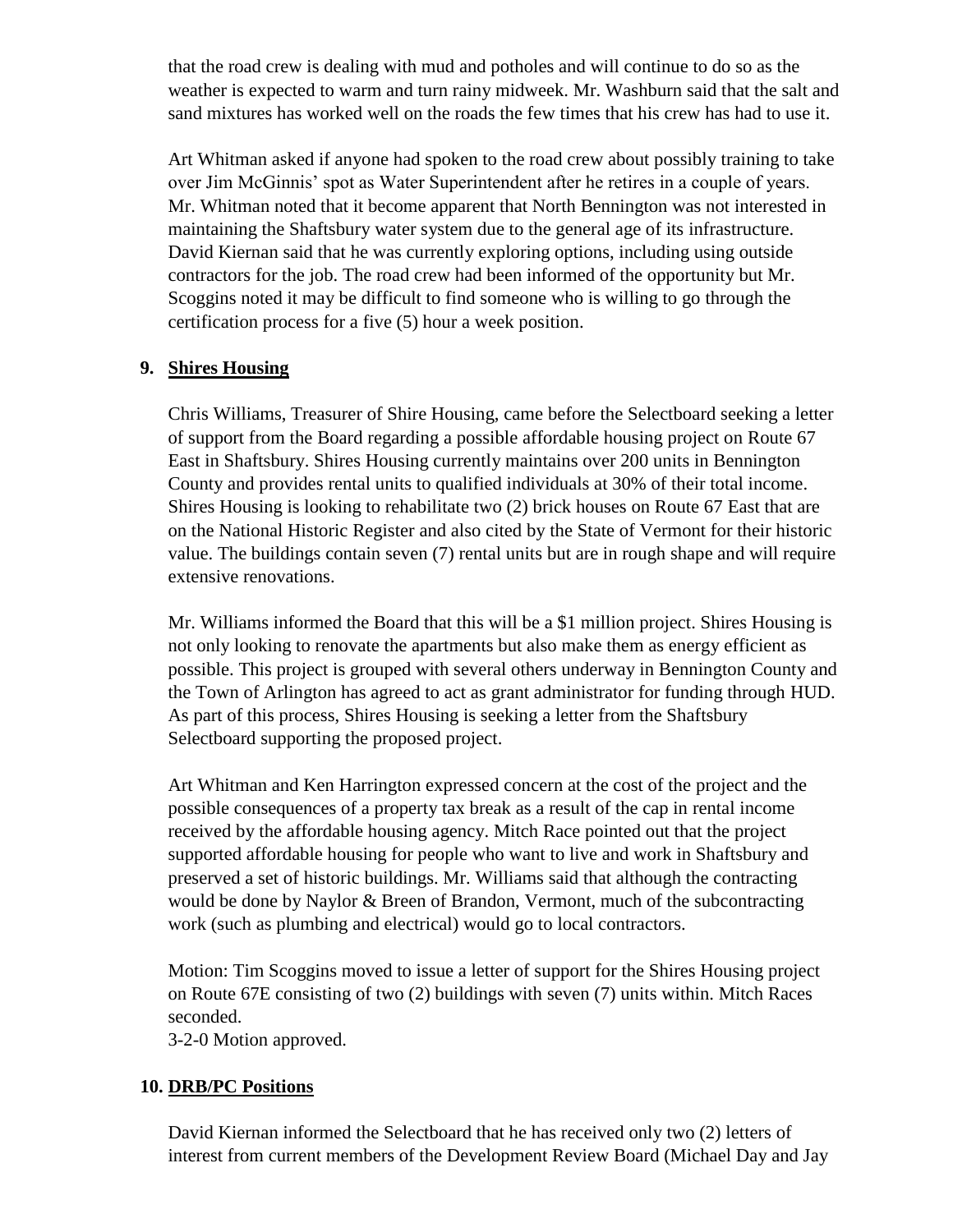Palmer) for the positions that are soon coming up for appointment. Mr. Kiernan reminded the current members of each board up for appointment to send him a brief email or letter stating interest in continued service to their respective boards.

## **11. March 1 Ballot**

## *Binding Article: Shall the Town vote to exempt the Shaftsbury Community House, Inc. from payment of town and school taxes for a period of five years?*

Rick Kobik gave a brief presentation on behalf of the Shaftsbury Community House, Inc. to explain this ballot article. Mr. Kobik reminded and Selectboard and the public that the Shaftsbury Community House, Inc. (which is run by a separate entity, the Shaftsbury Community Club) is a former church on Old Depot Road which has been used as a community gathering place since 1938. The property has never been taxed but the State of Vermont recently informed the Listers of Shaftsbury that the property should be taxed, unless a vote by the citizens is approved to exempt the property. The article will appear on the March 1<sup>st</sup> ballot for consideration.

## *Budget*

Tim Scoggins reminded the public that the FY17 Budget would be handled a bit differently this year than in years past. The community appropriations would be voted on only by ballot on March  $1<sup>st</sup>$ , while the reserves would be a part of the budget voted on at the floor meeting on February  $29<sup>th</sup>$ , to avoid any possible confusion or conflict by essentially double-voting on an item.

Mr. Scoggins pointed out that the Selectboard had worked hard to prevent the tax rate from increasing over FY16 but should the entire \$72,000.00 in community appropriations requested be approved, the tax rate would increase \$0.02 per \$100.00.

Mr. Scoggins concluded his discussion regarding the FY17 Budget by highlighting the Town's plan to move money into reserves as the Town comes out from debt for equipment purchased a few years ago. Moving funds into materials for the Town roads also remains a priority.

#### *North Road Property Purchase*

Mr. Scoggins reviewed the article asking voters to approve the purchase of property near the former landfill. The voters approved a similar purchase last year of a neighboring parcel. These two purchases would remove both residential properties that had been grandfathered into the current industrial zone. Mr. Scoggins noted that this site could be used for the proposed Town Highway garage as it lies close to the road and affords easy access and greater security. Mitch Race pointed out that new engineering and permitting would need to be done at that parcel for a Town garage.

#### *Non-binding Article: Shall the Town locate the new Highway Department garage on Town owned property adjacent to the closed landfill on North Road?*

Tim Scoggins said that the Selectboard feels "strongly and unanimously" that the answer to this non-binding article should be yes and that the Selectboard was ready to move forward with another bond vote for the construction of the Town garage at the North Road site. However, Mr. Scoggins pointed out, the Selectboard had received feedback that there were concerns regarding the proposed site and it was decided to vote on the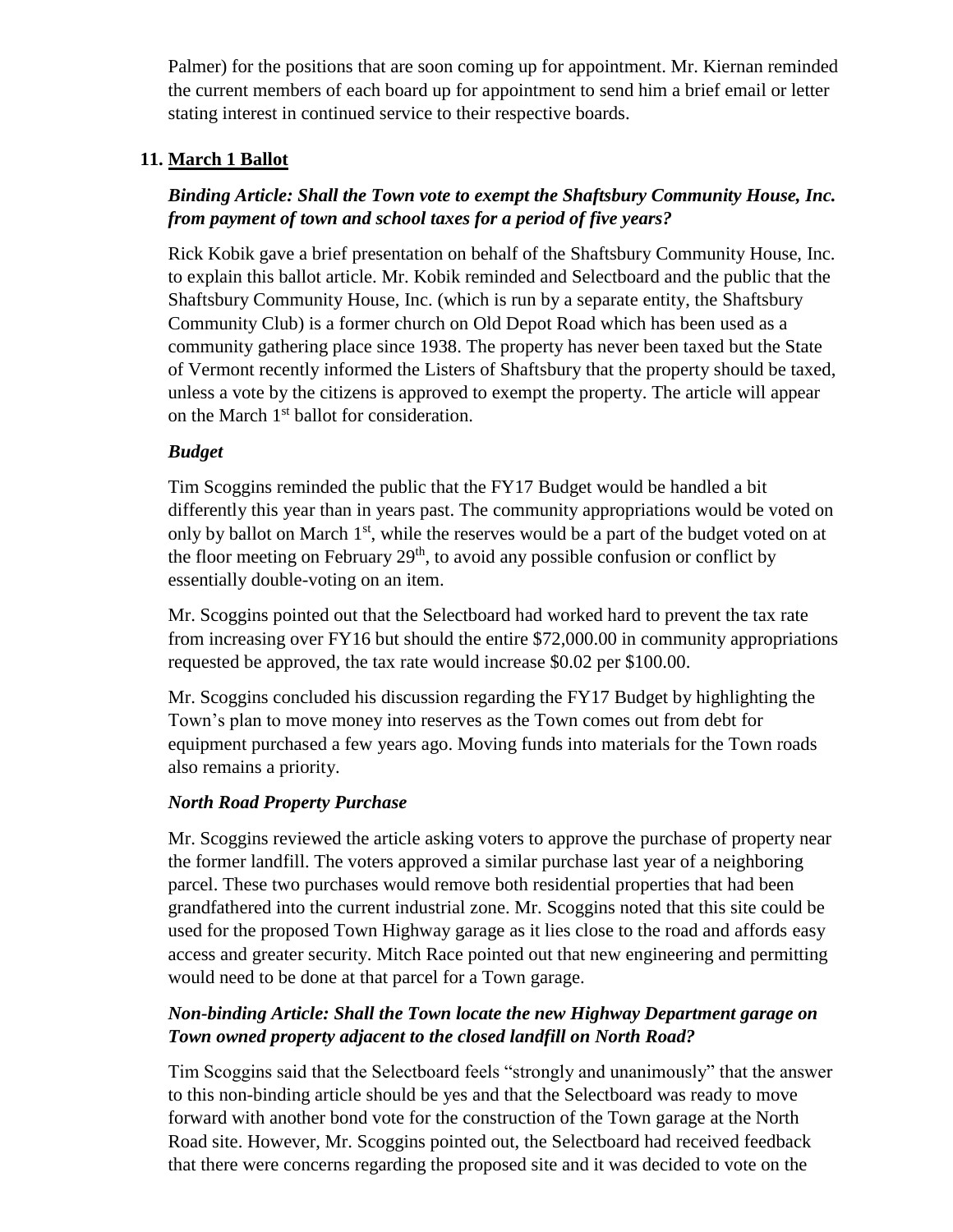possible location of the garage prior to taking up the question of the bond. Mitch Race further pointed out that the North Road property is currently owned by the Town and that the Town will need to purchase property if the North Road site is rejected. Art Whitman underscored again that this is not a bond vote, or a vote on the general project, but simply a vote regarding location.

#### **12. BBR Grant Capital Improvements Engineering Study Shaftsbury Hollow - Award**

David Kiernan asked three (3) local engineering firms (MSK, Mance and Summit) for proposals for the study of the project above Dwyer's Camp on Shaftsbury Hollow Road. As the project expense is less than \$10,000.00, no formal bid was required. The grant received from Better Back Roads totaled \$4,000.00 for the engineering study only and an additional \$20,000.00 will be available for the project work following the recommendations made by the study. Summit Engineering submitted a proposal to the Town for this work and has been involved in a similar project in Landgrove, Vermont.

Motion: Mitch Race moved to approve the Summit Engineering proposal for the engineering study needed above Dwyer's Camp on Shaftsbury Hollow Road. Tim Scoggins seconded.

5-0-0 Motion approved.

## **13. Certificate of Highway Mileage**

David Kiernan presented the annual Certificate of Highway Mileage to the Board for approval.

Motion: Tim Scoggins moved to approve the Certificate of Highway Mileage for the year ending February 10, 2016 in the amount of 86.279 miles. Mitch Race seconded. 5-0-0 motion approved.

## **14. Lake Paran Lakehouse Request**

The Lake Paran Recreation Committee is seeking funding to replace the bath house at the Lake Paran Recreation area and asked the Town of Shaftsbury for a financial commitment toward the project. The Village of North Bennington has contributed \$10,000.00 and the Town of Bennington contributed \$15,000.00. Mr. Kiernan did inform the Committee that the FY17 Budget had already been finalized but said he would bring the request before the Board for consideration.

Tim Scoggins indicated that he would have supported the request if it had come into the Board in time for budget planning. Mr. Scoggins noted, however, that FY16 had come in under budget in terms of spending thus far and that there were funds available to contribute. Mr. Kiernan agreed but pointed out that the new well at Howard Park would need to be paid for from this surplus as well.

Tim Scoggins suggested a contribution in the amount of \$5,000.00. Tony Krulikowski suggested a contribution of \$10,000.00.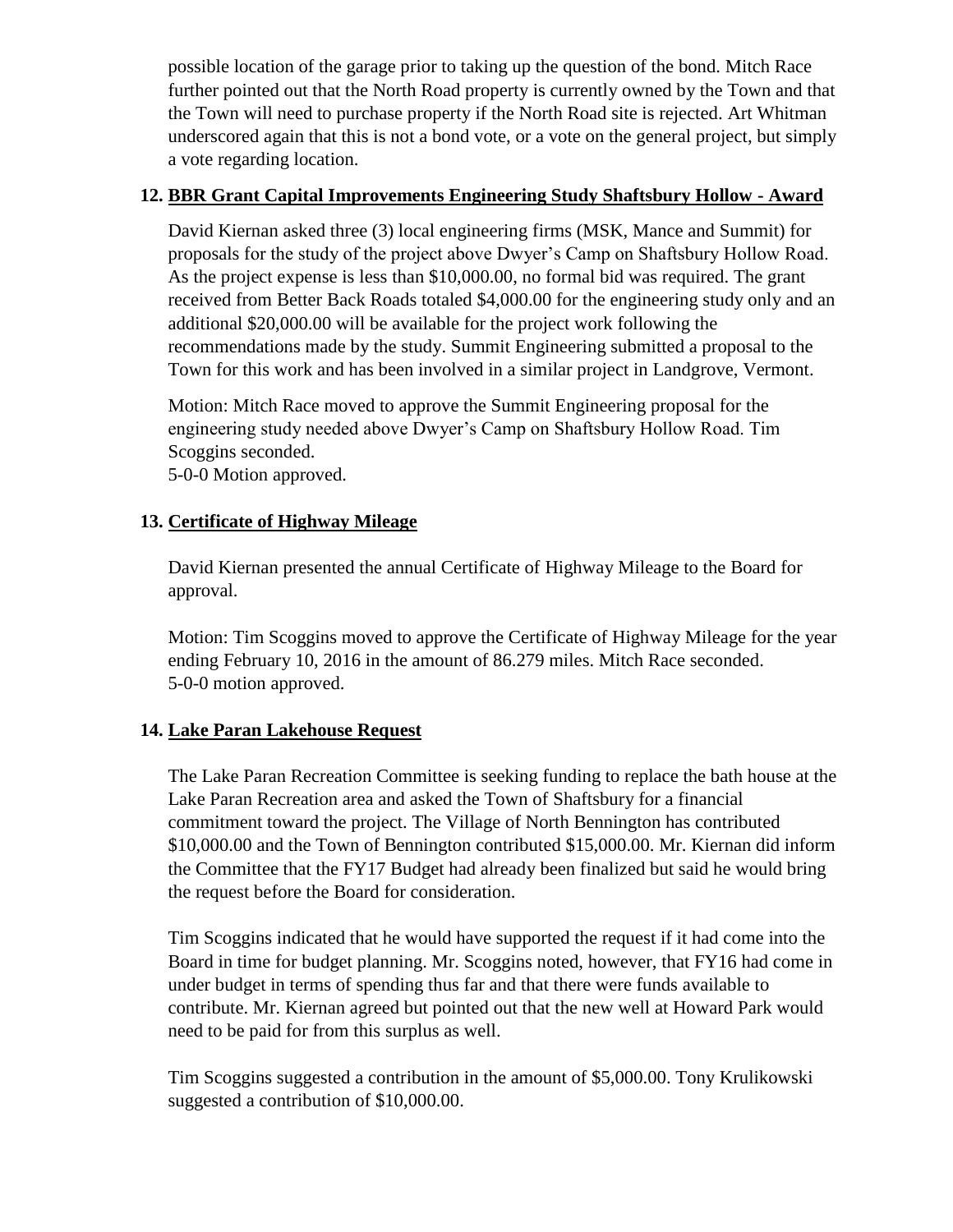Motion: Tony Kruliowski moved to contribute \$10,000.00 to the Lake Paran Lakehouse project. Art Whitman seconded. 5-0-0 motion approved.

#### **15. Town of Rutland Resolution re: Placement of Solar/Wind Facilities**

Tim Scoggins presented a petition from the Town of Rutland to increase the input of Vermont Municipalities regarding the siting of renewable energy projects in the Certificate of Public Good Proceedings before the Public Service Board.

Motion: Art Whitman moved to adopt the resolution on sitings Ken Harrington seconded.

Discussion: Art Whitman and Tim Scoggins indicated that they felt that there was a problem with the Public Service Board ignoring input of the municipalities. David Kiernan said that he had received calls from Swanton and Rutland asking for the support of the Shaftsbury Selectboard.

Tim Scoggins said that he hesitated supporting the petition because he didn't fully understand the process. Art Whitan countered by stating that the Public Service Board often ignored what the citizens of a municipality want. Mitch Race also indicated that he needed more information about the process. 2-2-1 Motion failed.

#### **16. Liquor License – Paulin's**

David Kiernan presented the retail liquor license for Paulin's, Inc.

Motion: Tim Scoggins moved to approve the Liquor License for Paulin's Inc. Mitch Race seconded.

5-0-0 Motion approved.

#### **17. Town Administrator's Report.**

David Kiernan reported that the offices in the downstairs portion of Cole Hall had been painted over the weekend. Mr. Kiernan also discussed the second floor renovations and indicated that the fire codes had been reviewed and the plumbing had also been inspected, giving the go-ahead for renovation plan covered under the reserve budget. The elevator would need to be inspected prior to moving forward with any renovation plans. Mr. Kiernan also said that he and Chris Williams would be visiting a building on the Williams College campus to look at a design of a ceiling preserving the light from arched windows, like those at Cole Hall.

Ken Harrington asked about ventilation requirements and Mr. Kiernan said that fans would likely be incorporated into any future design.

#### **18. Other Business**

NONE